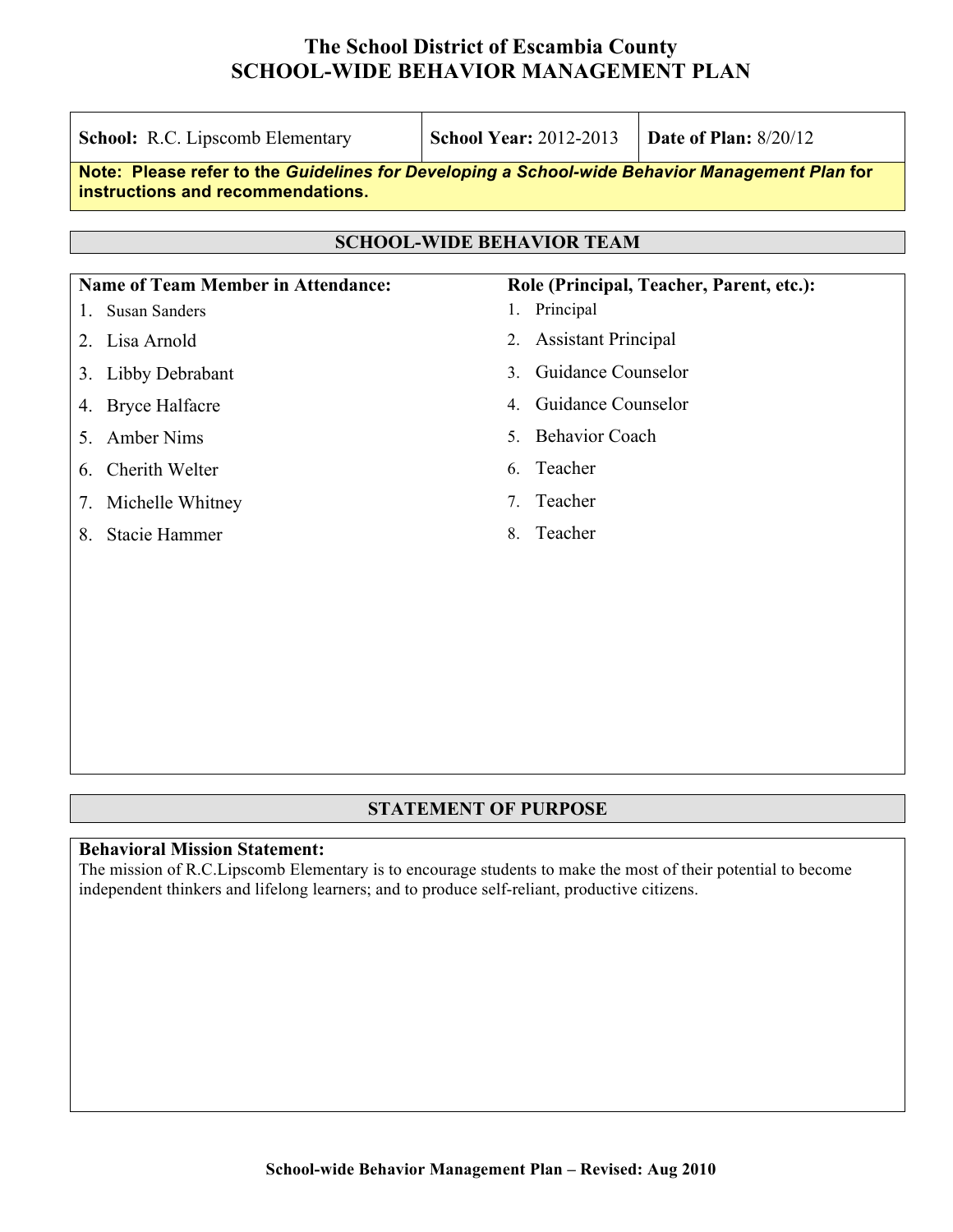### **BASELINE DATA**

| <b>Office Discipline Referrals (ODR)</b>                                         |      |  |  |  |
|----------------------------------------------------------------------------------|------|--|--|--|
| Number of Office Discipline<br>Referrals (ODR)                                   | 50   |  |  |  |
| Average ODR per Student<br>$(\text{\# ODR} \div \text{\# of students enrolled})$ | .06  |  |  |  |
| Number of Students with ODR                                                      | 40   |  |  |  |
| <b>Attendance</b>                                                                |      |  |  |  |
| <b>Average Daily Attendance</b>                                                  | 98.5 |  |  |  |
| Excused Tardies (Elem)                                                           | N/A  |  |  |  |
| Unexcused Tardies (Elem)                                                         | N/A  |  |  |  |
| Excused Early Check-outs (Elem)                                                  | N/A  |  |  |  |
| Unexcused Early Check-outs (Elem)                                                | N/A  |  |  |  |

| <b>Out-of-School Suspensions (OSS)</b>                                                          |      |  |  |  |  |
|-------------------------------------------------------------------------------------------------|------|--|--|--|--|
| Number of Incidents of<br>Out-of-School Suspension (OSS)                                        | 0    |  |  |  |  |
| Average OSS per Student<br>$(\text{\#} \text{OSS} \div \text{\#} \text{ of students enrolled})$ | 0    |  |  |  |  |
| Number of Students with OSS                                                                     | 0    |  |  |  |  |
| <b>In-School Suspensions (ISS)</b>                                                              |      |  |  |  |  |
| Number of Incidents of<br>In-School Suspension (ISS)                                            | 2    |  |  |  |  |
| Average ISS per Student<br>(# ISS $\div$ # of students enrolled)                                | .002 |  |  |  |  |
| Number of Students with ISS                                                                     | 2    |  |  |  |  |
| <b>Bullying Prevention</b>                                                                      |      |  |  |  |  |
| Percent of Students Trained                                                                     | 100  |  |  |  |  |
| Percent of Staff Trained                                                                        | 100  |  |  |  |  |

## **ADDITIONAL DATA AND OUTCOMES**

**What other data or outcomes will your school use for continuous monitoring of your school-wide behavior management plan (e.g., academic data, faculty attendance, school surveys, training, ESE referrals, etc.)? The outcomes may also include various ways of analyzing school-wide behavioral data as outlined in the** *School-wide Behavioral Data Guide* **(e.g., referrals/suspensions by grade level, location, problem behavior, time of day, student, class, etc.).**

Data will be retrieved from TERMS. Discipline and attendance reports will be utilized to obtain information, and to set forth needed interventions. Guidance and the behavior coach will monitor rule benders as well as behavior plans. VT referrals will be documented and interventions will be reviewed. The PAWS (Positive Action With Success) ticket program will be monitored, to collect data on occurances of positive behavior.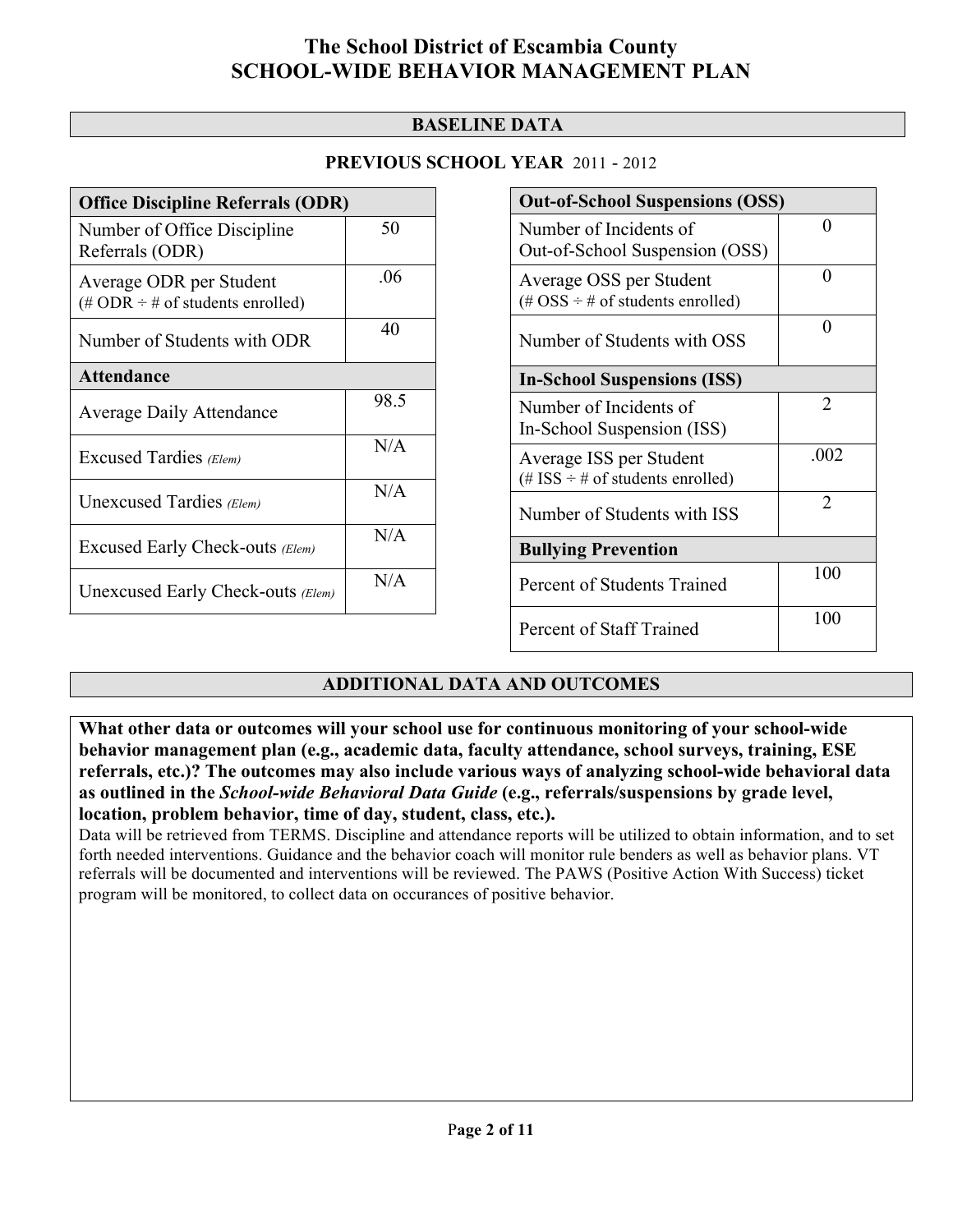## **SCHOOL-WIDE BEHAVIORAL GOALS**

|    | 1. Out-of-school suspension<br>Maintain the number of out-of-school susupensions for the 2012-2012 school year, in comparison to the 2011-2012<br>school year.                                  |  |  |  |
|----|-------------------------------------------------------------------------------------------------------------------------------------------------------------------------------------------------|--|--|--|
|    |                                                                                                                                                                                                 |  |  |  |
| 2. | Attendance<br>Increase or maintain the average daily attendance for the 2012-2013 school year, in comparison to the previous<br>years data of 98.5%.                                            |  |  |  |
|    | 3. Bullying<br>Continue to train 100% of staff and students on how to prevent bullying, and positive procedures in reacting to and<br>reporting bullying.                                       |  |  |  |
|    | 4. Office Discipline Referrals<br>Decrease the percentage of Office Discipline Referrals for the 2012-2013 school year by 1%, when compared to<br>the SWBP for 2012-2013.                       |  |  |  |
| 5. | Tardies (Elementary – see attached plan) or Other School-wide Behavior Goal<br>Accurately monitor and document excused and unexcused tardies for the 2012-2013 school year.                     |  |  |  |
|    | 6. Early Check-Outs (Elementary – see attached plan) or Other School-wide Behavior Goal<br>Accurately monitor and document excused and unexcused early checkouts for the 2012-2013 school year. |  |  |  |
| 7. | <b>Other School-wide Behavior Goal</b><br>Develop staff awareness of the behavioral resources and accomodations that need to be given to students with a<br>disability.                         |  |  |  |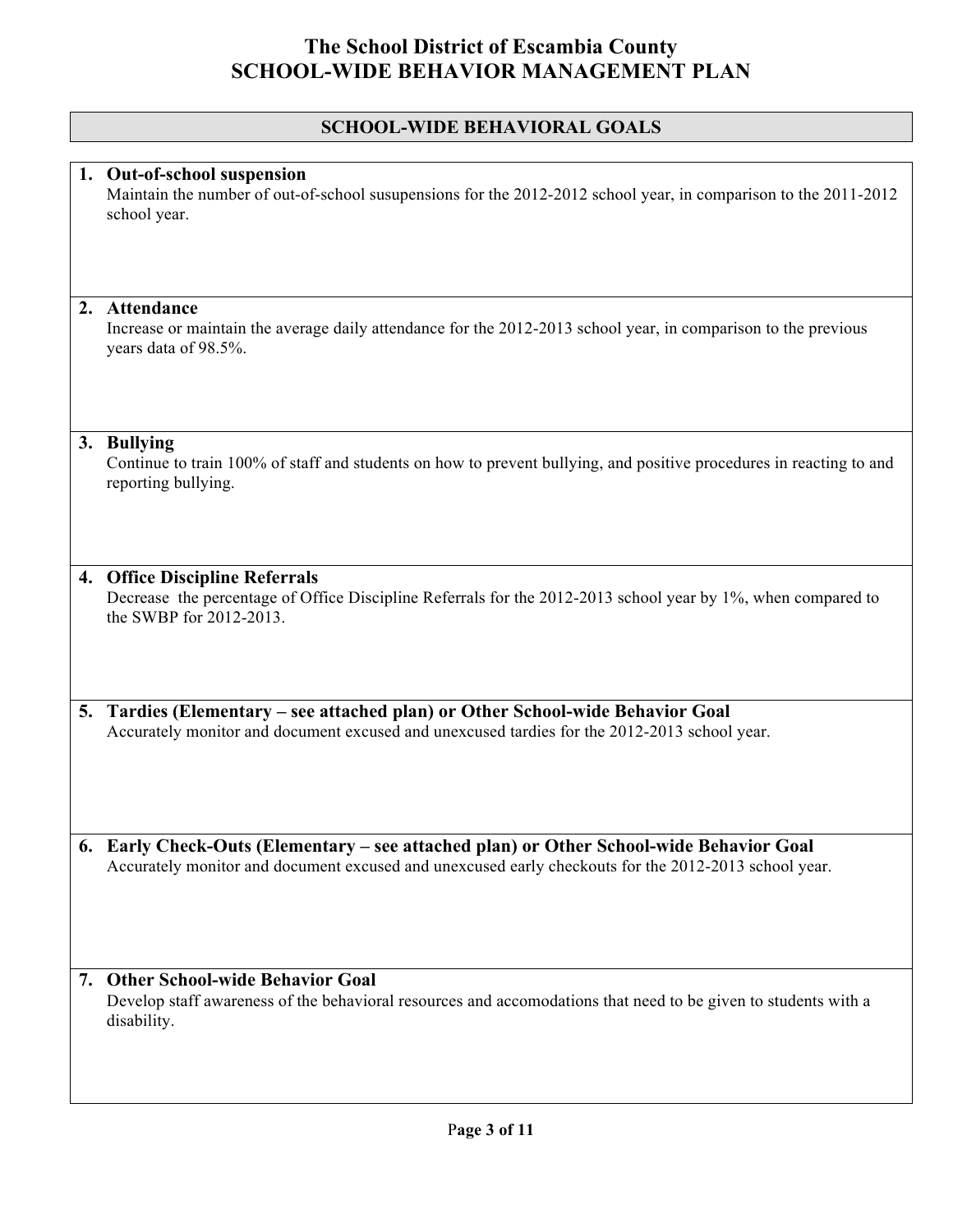### **PROGRESS MONITORING**

**Your school-wide behavior team should meet to review data and discuss concerns or revisions to your school-wide behavior management plan once a month and complete progress monitoring forms quarterly. Describe when you plan to meet (days, location, and time) throughout the school year.** The SWBP leadership team will meet the fourth Thursday of each month at 2:15 in the Media Center to discuss progress monitoring data. Data obtained will guide the team in concerns and possible modifications.

Quarterly meetings will be held on in-service days of each grading period at 2:15 in the Media Center.

**Describe the procedures that your school will use to collect, summarize, and analyze the behavioral data prior to team meetings. Procedures are required for entering the information into the database, summarizing the data, and developing graphs using the** *School-wide Behavioral Data Guide***.** Behavioral data will be entered into TERMS. The Data Clerk will print a TERMS report to share with the SWBP Leadership Team.

**How will your school document the school-wide behavior team meetings?** Meeting agendas and sign in sheets.

**Describe how your school-wide behavior team will share the data and outcomes with your faculty, staff, and other stakeholders?**

Data results will be provided at grade level meetings and faculty meetings.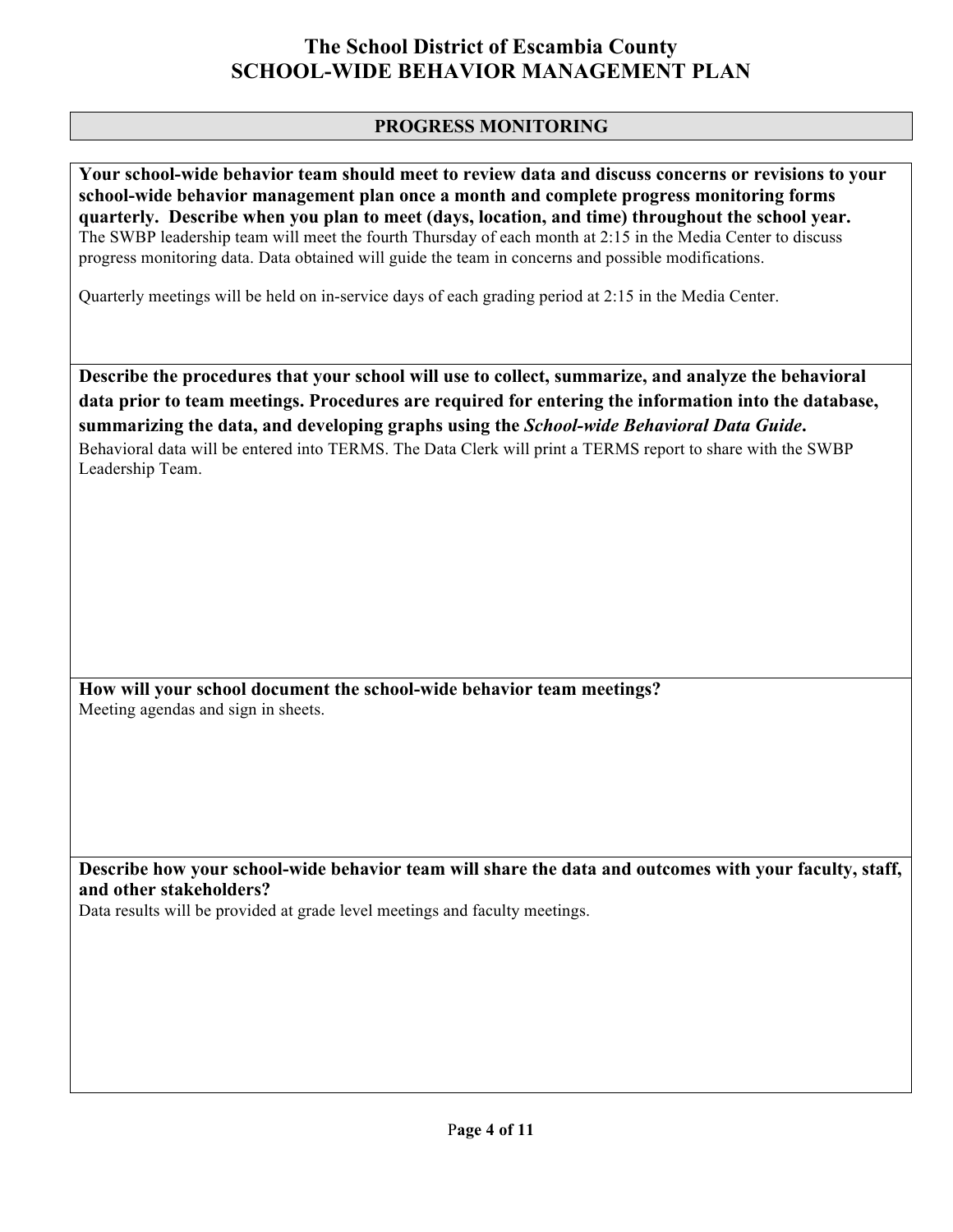### **SCHOOL EXPECTATIONS AND RULES**

## **List 3 – 5 school-wide expectations**

1. Be Respectful; 2. Be Responsible; 3. Be Safe; 4. Be caring

These rules foster the foundation of our policy of being at school on time and prepared to learn, following the rules of the classroom, and adhering to the rules of the students Rights and Responsibilities Handbook. The established rules also fosters Lipscomp Leader qualaties of Leadership, Effort and Enthusiasm, Attendance and Achievement, Dependable, Empathy, Respectful and Responsible, and Studios and Sincere.

| Rules/<br><b>Expectations:</b> | Setting:<br>Cafeteria                                                                                                | <b>Setting:</b><br>Restroom                                                                                  | Setting:<br>Recess                                                                                                                    | Setting:<br>Hallway                                                                                          |
|--------------------------------|----------------------------------------------------------------------------------------------------------------------|--------------------------------------------------------------------------------------------------------------|---------------------------------------------------------------------------------------------------------------------------------------|--------------------------------------------------------------------------------------------------------------|
| Respectful                     | -Talk quietly and<br>politely<br>-Use table manners<br>-Keep hands, feet, and<br>objects to self                     | -No talking, unless an<br>emergency<br>-Give privacy to others<br>-Keep restroom as clean<br>as you found it | -Be considerate of<br>others while playing<br>-Use appropriate voice<br>level<br>-Be kind to everyone<br>-Allow all to be<br>included | -No talking, unless an<br>emergency<br>-Give privacy to others<br>-Keep restroom as clean<br>as you found it |
| Responsible                    | - Clean area before<br>leaving.<br>-Push chair in<br>-Report bullying or<br>teasing                                  | -Place all trash in trash<br>can<br>-Keep floor clean<br>-Report problem to an<br>adul                       | -Follow rules of PE<br>coach and teachers<br>-Clean up equipment<br>-Remember your own<br>outerwea                                    | -Walk on the right side<br>of hallway<br>-Silence<br>-Walk in line                                           |
| Safe                           | - Touch and eat only<br>your food, no sharing.<br>-Stay seated<br>-Walk single file in and<br>out of cafeteria       | -Wash hands<br>-Walk carefully<br>-Be sure to keep water<br>in sink                                          | -Wear appropriate<br>clothing<br>-Follow playground<br>rules                                                                          | -Walk<br>-Keep hands, feet, and<br>other objects to self<br>-Look straight ahead                             |
| Caring                         | -Help others with<br>opening items if asked<br>-Say only positive<br>words<br>-Use patience while<br>waiting in line | -If a student needs help,<br>get an adult                                                                    | -Share your recess<br>toys<br>-Include everyone<br>-Say positive words<br>of encouragement                                            | -Help others who need<br>help<br>-Hold door for others<br>-Stop for others to get<br>by                      |
|                                |                                                                                                                      |                                                                                                              |                                                                                                                                       |                                                                                                              |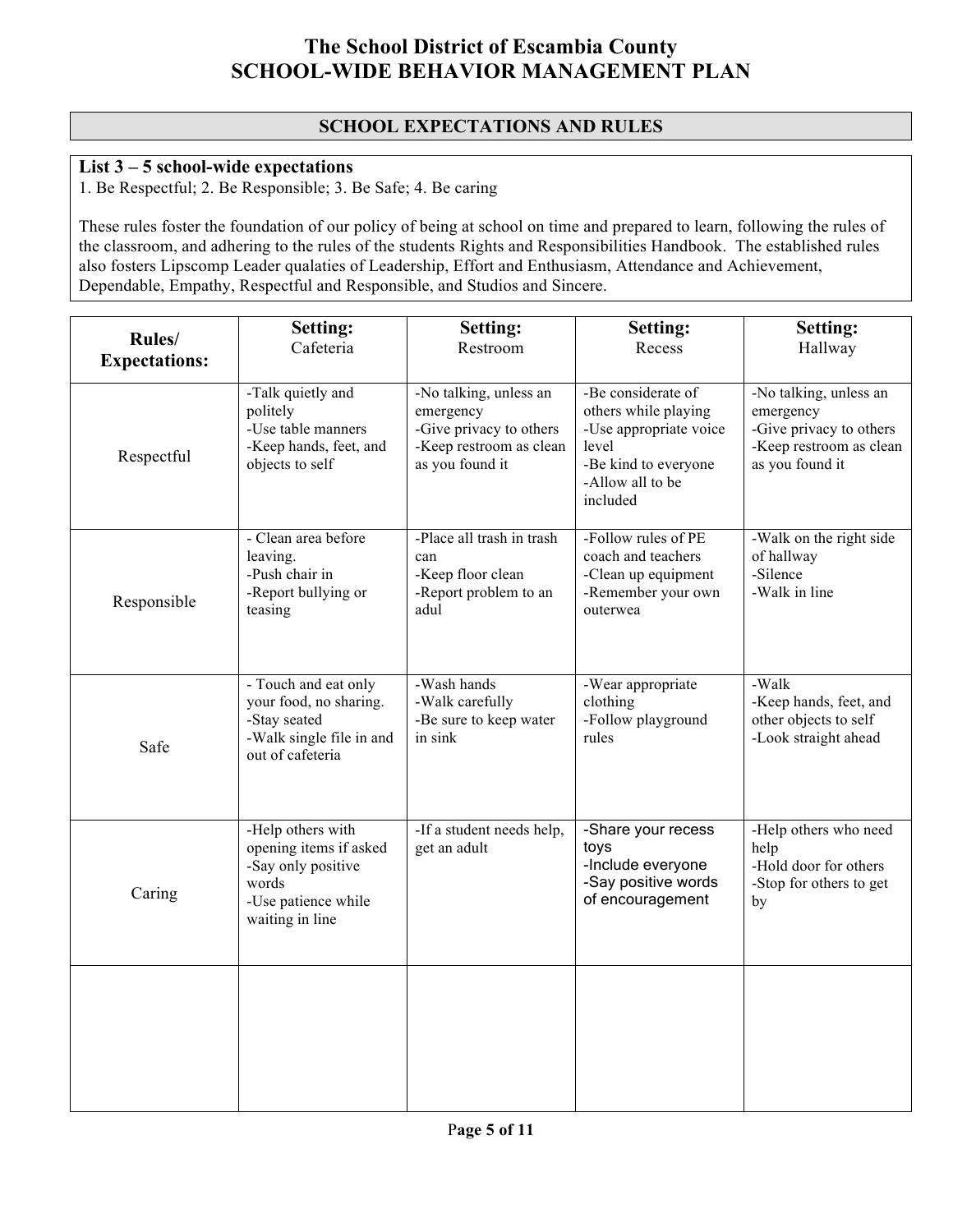### **TEACHING EXPECTATIONS AND RULES**

#### **How will your school introduce the school-wide expectations and rules to all of your students and staff?**

-School-wide expectations and rules will be introduced to faculty and staff during the first faculty meeting of the year. -Teachers will introduce the school-wide expectations and rules to the students the first week of school.

-Rules and Expectations will be posted throughout the school to reinforce Lipscomb Leaders

-Students will be reminded to earn their ''PAWS" (Positive Action With Success) tickets on the daily news, which enforces the leadership qualities of Lipscomb Leaders.

#### **During the school year, what activities will your school implement to encourage on-going direct instruction of the school-wide expectations and rules? How will your school embed the expectations and rules into the daily curriculum?**

 Posters will be displayed throughout the school and classroom to serve as reminders to students, parents, and staff of the school-wide expectations and rules.

-Newsletters home will emphasize good behavior, being prepared, and safety.

-Community mentors will be charged with emphasizing good behavior strategies, based on teacher input and necessary and acceptable behaviors.

-Lipscomb Leader attributes will be incorporated into classroom lessons across the curriculum as deemed appropriate. Discussions and assignments will be used.

-Each class will have letters to share their PAWS, to encourage on-going and consistent emphasis on good behavior and Lipscomb Leader attributes.

-The anti-bullying video "How I learned Not to be Bullied" by Sunbelt Visual Media, will be shown on CCTV. A student program survey and questionnaire is then given to each classroom teacher, for distribution to students. -The program "Fox Farm" will be presented to teach every student on bullying.

### **How often will you plan to provide refresher training on expectations and rules to staff and students in your school? How will you orient and teach new students who arrive mid-year?**

Review of rules and expectations will be conducted in the classroom. Refresher training for the staff will be held each quarter, after the SWBP Leadership team meetings.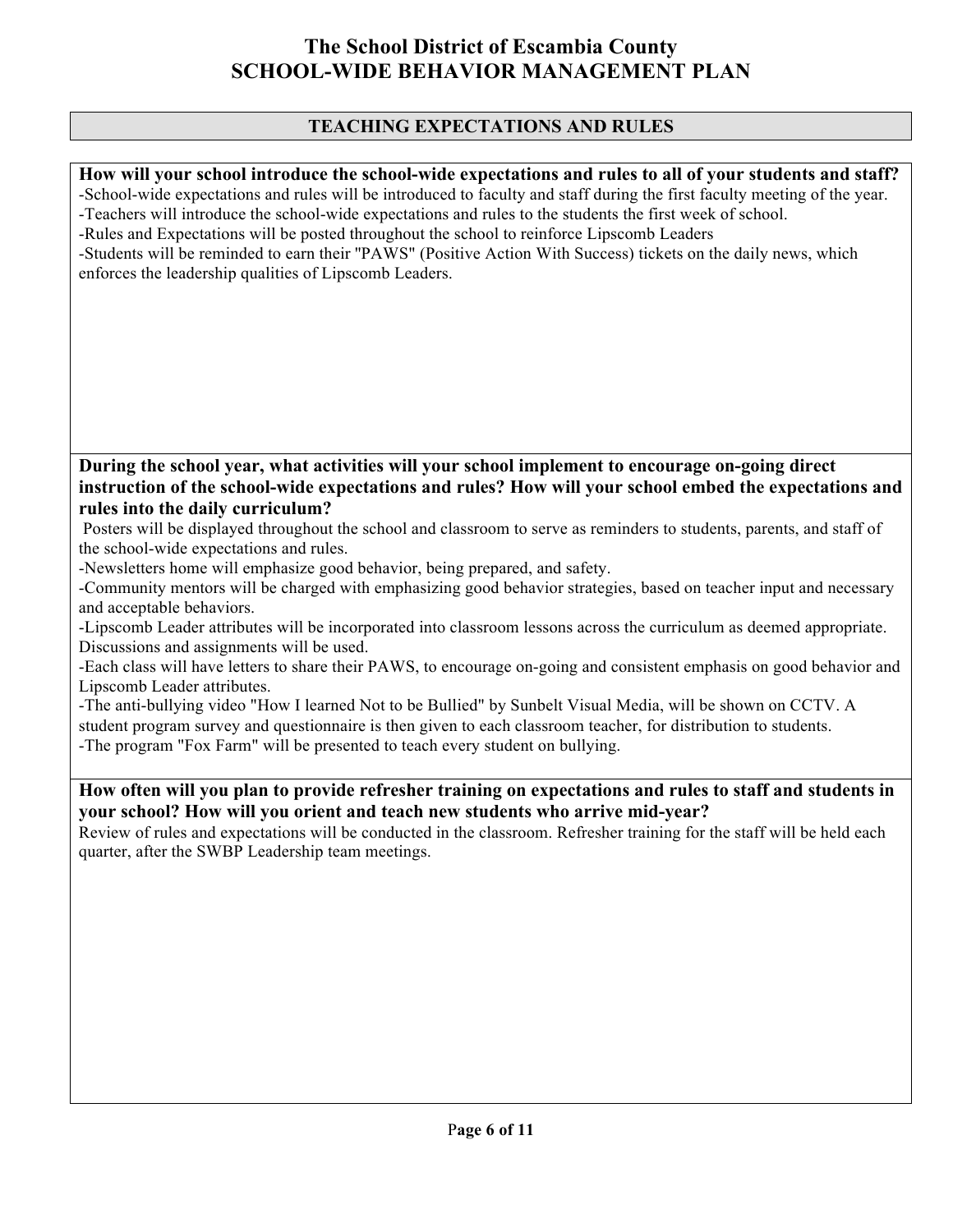### **REWARD/RECOGNITION PROGRAM**

#### **What type of reward system will you use?**

R.C. Lipscomb will be involved in two rewards systems.

1. Lipscomb Leaders: A Lipscomb Leader Assembly will be help each nine weeks to award students who have gone above and beyond exhibiting Lipscomb Leader attributes:

Leadership; Effort and Enthusiasm; Attendance and Achievement; Dependable; Empathy; Respectful and Responsible; Studious and Sincere

2. PAWS (Positive Action With Success) tickets will be given out during the nine weeks to provide continuous reinforcement of Lipscomb Leader qualities. These tickets will be given out to students (individually) who portray Lipscomb Leader attributes.

The individual tickets received will have a student's name on it and be placed in a container for a weekly drawing. A bulletin board will be placed in the main hallway complimenting the individuals who have shown PAWS beyond expectations.

#### **Describe the behaviors for which you will reward or recognize students.**

Students will be recognized/rewarded for helping others, assisting a teacher or parent, helping with a much needed task without being asked, being a responsible student who comes prepared to learn each day, trying hard each day even though it might be a struggle, always following directions, always participating in special areas, food manners, good sportsmanship, dependability, enthusiasm, respect, responsibility, friendly, inclusive, and thoughtful. Positive hallway behavior, restroom behavior, good special area behavior will also be components for recognition. All areas of the daily school routine will be targeted.

A PAWS ticket will immediately award positive actions. Lipscomb Leaders will be the finale to the nine-week period with chosen students participating in the assembly.

#### **How will you implement the reward system?**

Each faculty and staff member is given a large stack of "PAWS" tickets to pass out throughout the nine-week period. In the main hallway, located in front of the guidance office, is a container for students to place their received tickets, for the weekly drawing.

Six student names will be drawn each week to come to the office for a tangible reward.

At the end of each nine weeks, students chosen for the Lipscomb Leader attributes will receive a letter home to participate in the Lipscomb Leader Assembly.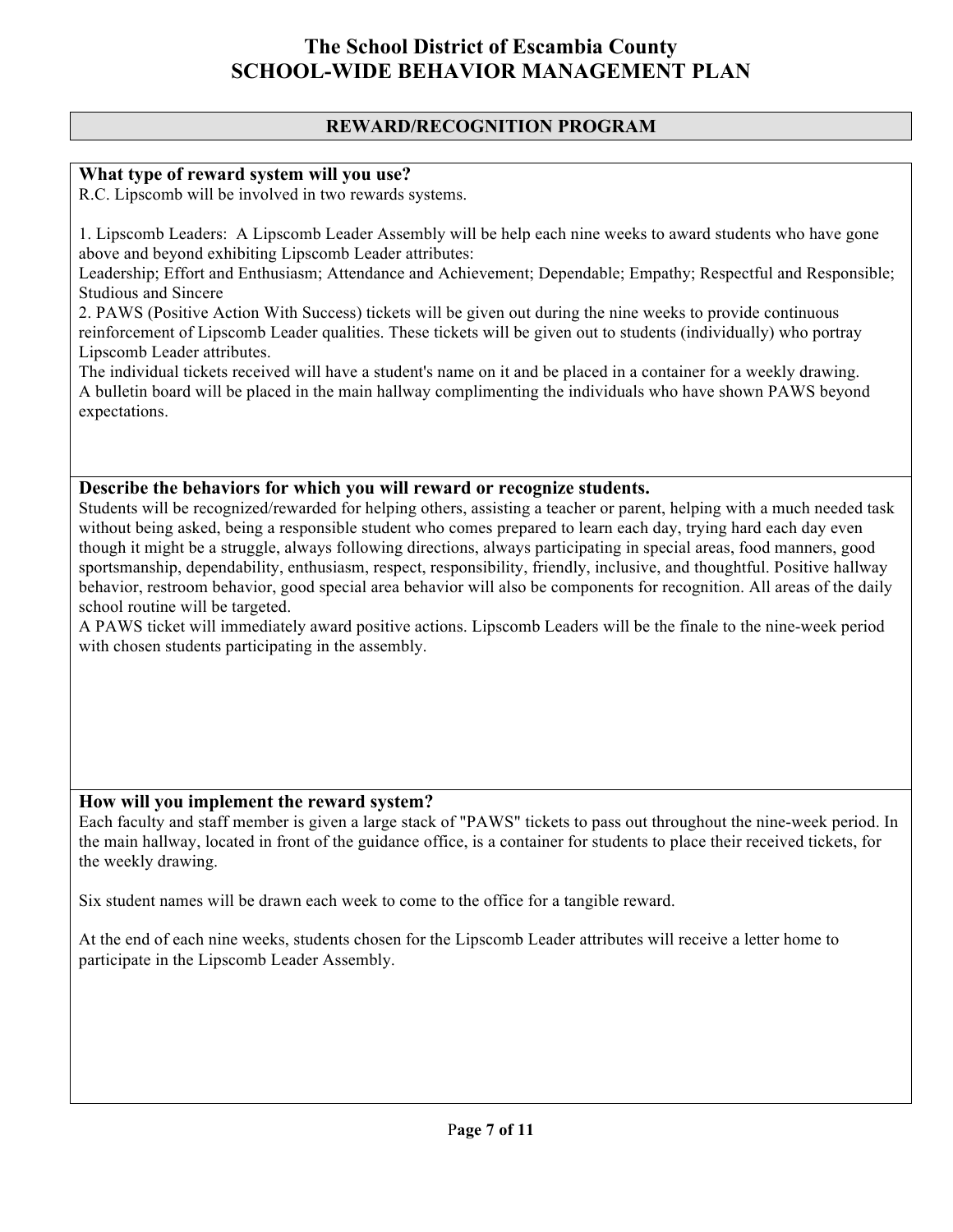### **DISCIPLINARY PROCEDURES**

#### **Explain the discipline process at your school. Differentiate between minor and major behavior incidents and describe the process for documenting and addressing both types of incidents.**

-Minor incidents are to be handled by the classroom discipline plan. The teacher is asked to contact the parent immediately regarding the incident, followed by a citizenship report to be signed and returned by parent. A conference may be requested based on the circumstance of the incident. The resource of guidance and the behavior coach may be involved during this initial stage as intervenors to thwart the negative behaviors.

-Once all options are exhausted in the initial stages, the incident then transfers into a major incident. A major incident results in a rule bender and an escort to the office. If the child has received three rule benders, a referral is written. Rule benders go to guidance and/or the behavior coach where a variety of interventions are implemented. Rule benders are implemented in the classroom as well as special areas. Once these attempts have been exhausted, a referral is then written to the office. A variety of interventions are utilized, depending upon the nature of the infraction. Out of school suspension is used as a last resort, when the integrity of the classroom learning and teaching environment is being compromised.

-Minor Behaviors: Behaviors that can easily be exhausted before any further escalations -Major Behaviors: Minor behaviors that continue once all interventions have been exhausted; documentation should be prevalent at this time to see if a behavior plan needs be exercised.

-A serious breach of conduct, as listed in Chapter 5, page 15-16, of the Student Rights and Responsibilities Handbook, will be considered a Major Behavior, which will call for immediate escort to the office for further interventions. -The listed procedures for Due Process and Interventions and Consequences in Chapter 8, page 30, of the Student Rights and Responsibilities will be exercised.

#### **What intervention strategies will your school use to prevent behavior that results in discipline referrals and out-of-school suspensions?**

The discipline intervention plan will consist of several steps. When a teacher begins to experience problems, he/she will talk to the student in the classroom first, to try to get the student back on track. If this is unsuccessful, the teacher will contact the parents to ask for home support to resolve the issues. Guidance or the behavior coach will be called to assist. A rule bender will be written (up to three times) before a child receives a referral, unless the incident was a severe violation of school and district policy, in which the action warrants an immediate referral. Rule benders go to guidance or the behavior coach first. Guidance, the behavior coach, or the administration, will also be in contact with parents if the problems persist. Changing the child's seat in the classroom, proximity control by the teacher, modeling by teacher and students, using another classroom as an intervention, walking with an administrator for work detail, time out in the office or an assigned supervised destination, and daily or weekly conferences with students are some of the interventions before an out of school referral is written. A referral to the office is written after the third rule bender Conferences with guidance, administrators, teachers, parents, and when appropriate, the student are essential if the behaviors are to be successfully corrected. Depending on the nature of the problem the RTI process may be initiated. Counseling offered to the family and other district initiatives will be utilized if the problems are more directed towards a manifestation of disability.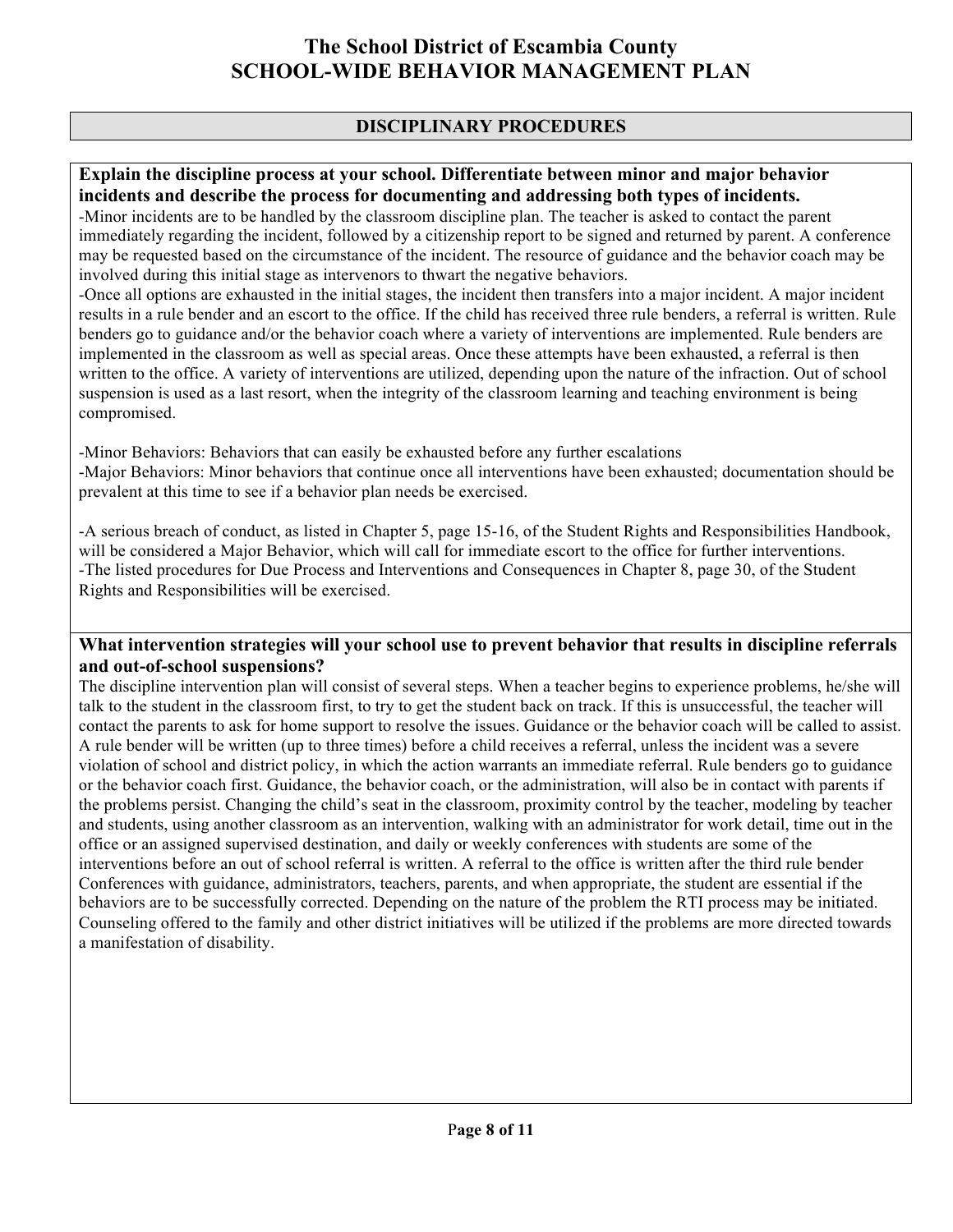### **DISCIPLINARY PROCEDURES (continued)**

### **What are the consequences or disciplinary actions that are used in your school?**

The consequences of disciplinary actions are varied and diverse, depending on the grade level, the age appropriateness for the student, and the nature of the behavior. Moving the student's seat in the classroom, time-out from a favorite activity, guidance or behavior coach intervention, temporary change of classroom, administrative intervention, counseling sessions, assigned cafeteria table, written assignment dealing with apologies and what was learned from the infractions, parent/student/teacher conferences, reflection in citizenship grades, loss of privileges, and work detail are some of the consequences. Rule benders, referral, citizenship reports home, phone calls home by the teacher also are used. Administrators spend much quality time, discussing behaviors with the students and their parents. In-school time out to complete work is implemented. When all else has failed, out-of-school suspension is utilized.

**For Middle or High Schools: How do the adjudication guidelines complement your disciplinary procedures?**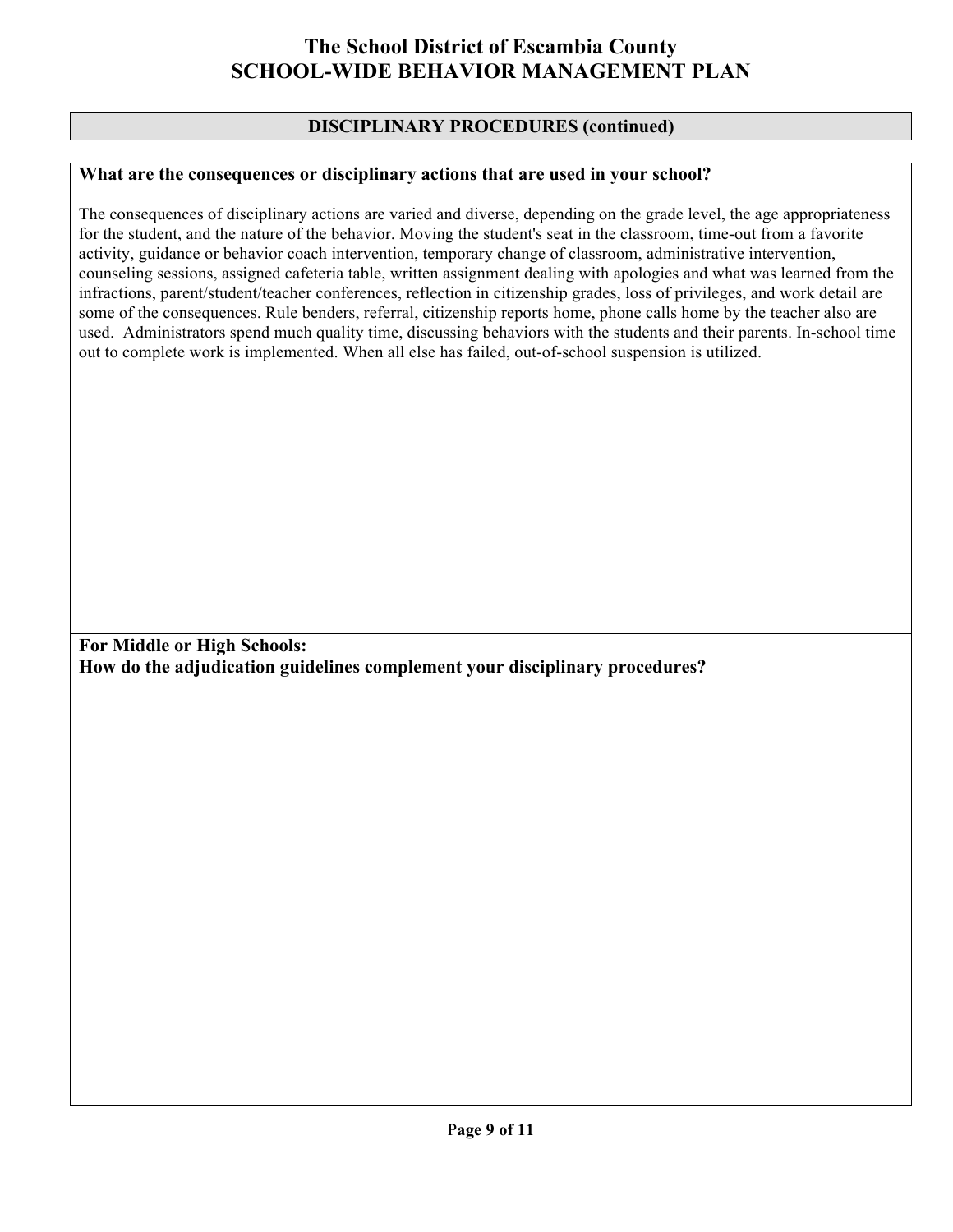### **TRAINING AND IMPLEMENTATION**

#### **Describe any training needs, material needs, and/or environmental arrangements necessary to implement your school-wide behavior management plan.**

Faculty and staff will be receive instructions on the PAWS reward system and a refresher for the entire positive behavior plan implementation. Also awareness training is necessary for faculty and staff, on the different manifestations of behavior that occur for children with disabilities. Intensive training will occur at grade level meetings, and will focus on topics requested by faculty and staff and from the needs of the students and parents.

Materials needed to help foster the knowledge of the positive behavior plan are posters, handouts, tickets, and tangible incentives/rewards.

**Describe how your school will train all faculty and staff on your school-wide behavior management plan. How will you orient and teach new faculty and staff who arrive mid-year?**

 Components and procedures of the school-wide behavior management plan will be shared with teachers at faculty meetings, on e-mail, the internet and CCTV. Teacher mentors, guidance, behavior coach, and administrators will be available to help teachers and assist with students who are posing problems in the classroom. Copies of the plan will be made available to all grade levels.

### **What school-wide routines and procedures will be implemented by all faculty and staff to facilitate your school-wide behavior management plan?**

CCTV will be used daily to introduce and reinforce plan components, such as PAWS program, and highlight the attributes of Lipscomb Leaders.